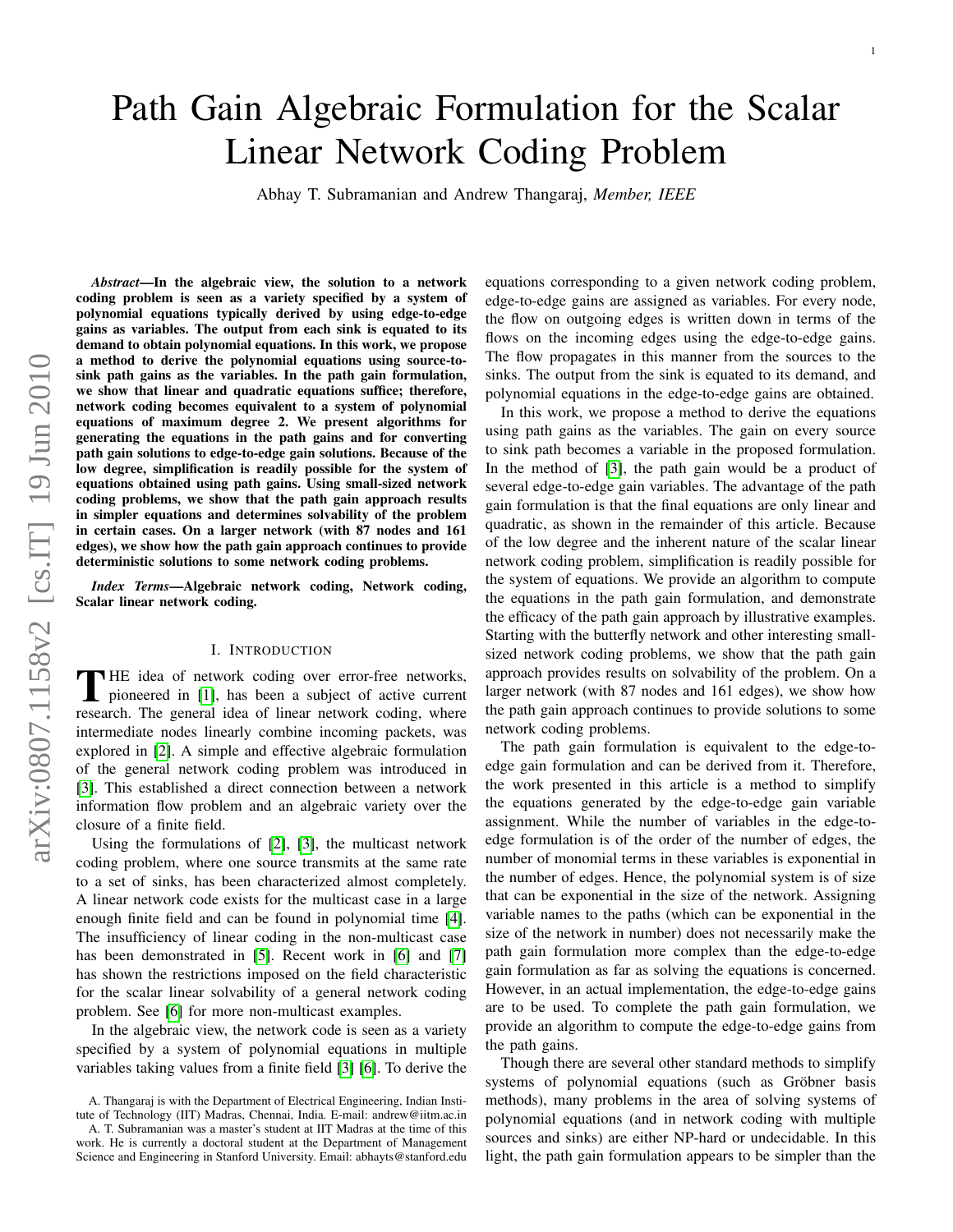edge-to-edge formulation in the sense that simplifications and solutions are easier in several examples (both small and large).

Several methods and techniques to study the network coding problem have been introduced by many researchers in this area that has seen intense recent research activity. Following the information-theoretic methods in [\[1\]](#page-11-0), more informationtheoretic methods were used for characterizing network coding for multimessage unicasts in [\[8\]](#page-11-7). The algebraic formulation in [\[3\]](#page-11-2) provided an elegant and powerful method to study network coding. Random network coding [\[9\]](#page-11-8), which is a popular choice in practical implementations, was introduced and studied using algebraic tools. The linear programming formulation has seen applications in wireless network coding [\[10\]](#page-11-9) and optimizing network coding with a cost criterion [\[11\]](#page-11-10). The combinatorial approach, proposed and developed in [\[12\]](#page-11-11) and [\[13\]](#page-11-12), has provided methods for studying the field sizes in network coding problems.

In the context of the prior work cited above, the path gain formulation for algebraic network coding presents the equivalence between network coding and a maximum-degree-2 system of polynomial equations for the first time. The equivalence is achieved without introducing any new monomial terms that are not present in the original system. The equations obtained from the path gain formulation are amenable to considerable simplification in several cases of interest. Hence, the path gain method can provide deterministic solutions to several linear network coding problems. The method can, in some cases, provide results on solvability. The primary utility of the method is likely to be in larger examples. As an illustration, for the network (in Fig. [5\)](#page-8-0) with 87 nodes and 161 edges, we present results of solutions to certain network coding problems with multiple sources and sinks in Section [IV-D.](#page-7-0)

The rest of this article is organized as follows. We will start with a notational description of the network coding problem in Section [II,](#page-1-0) which also introduces the edge-to-edge gain algebraic formulation of [\[3\]](#page-11-2). The path gain formulation is presented in Section [III,](#page-2-0) where we provide a graph transformation algorithm that is used to represent and compute the equations in a transformed graph. At the end of the section, we show how the equations derived from path gain variables are amenable to easy simplifications. In Section [IV,](#page-5-0) we illustrate the advantages of the path gain formulation using various example networks drawn from the literature. We also provide results for a large Internet Service Provider (ISP) network. In Section [V,](#page-8-1) we give an algorithm (that uses the transformed graph) to derive the edge-to-edge gains from the path gains. Finally, we provide concluding remarks in Section [VI.](#page-11-13)

#### II. THE NETWORK CODING PROBLEM

<span id="page-1-0"></span>The communication network is modeled as a directed, acyclic multigraph,  $G = (V, E)$ , where the node set V represents the terminals and switches in the network and the edge set  $E$  represents the communication links. It is assumed that all communication links are error-free and have unit capacity.

## *A. Notation*

For a given edge  $e = (u, v)$ , we denote:

$$
u = \text{tail}(e)
$$

$$
v = \text{head}(e)
$$

For each node  $v \in V$ , we define

$$
I(v) = \{e \in E : \text{head}(e) = v\},\
$$
  

$$
O(v) = \{e \in E : \text{tail}(e) = v\}.
$$

Let us further assume the following without loss of generality:

- 1) A node v is a source node iff  $|I(v)| = 0$  and all source nodes produce exactly one unit of data per unit time.
- 2) A node v is a sink node iff  $|O(v)| = 0$  and all sink nodes demand exactly one unit of data per unit time.

In cases where a node  $v$  produces (demands) more than one data symbol, we can add virtual source (sink) nodes that produce (demand) exactly one data symbol, have exactly one output (input) link connecting them to  $v$  and no input (output) links.

Then, the set of source and sink nodes is defined as follows:

$$
S = \{v \in V : |I(v)| = 0\} = \{s_1, s_2, \dots, s_{|S|}\}.
$$
  

$$
T = \{v \in V : |O(v)| = 0\} = \{t_1, t_2, \dots, t_{|T|}\}.
$$

Let the sink  $t_j$  demand the  $s(j)$ -th source. For every source s, a virtual incoming edge  $e(s)$  is added for notational convenience (as in the edge-to-edge gain formulation [\[3\]](#page-11-2)).

Let us now assume that we use a finite alphabet  $H$ . For each edge e, an edge function is then defined as a mapping  $f_e: H^i \to H$ , where  $i = 1$  if tail $(e) \in S$  and  $i = |I(tail(e))|$ otherwise. For a sink t, a virtual outgoing edge  $e(t)$  is added to denote the output. The edge function on this virtual edge, which is a mapping denoted  $f_t : H^{|I(t)|} \to H$ , is called the output function of the sink.

*Definition 1:* The collection of all the edge functions in a given network is defined as a *network code*. If all the edge functions are linear maps with respect to a field alphabet  $H$ , then the code is a *scalar linear code*.

Let the data symbol generated at the *i*-th source node,  $s_i \in$ S, be denoted by  $X_i$ . The data symbol demanded by the j-th sink node,  $t_j \in T$ , is  $X_{s(j)}$ . The sources and sinks implicitly define a set of connection requirements for the given network G. The connection requirement is met at a sink  $t_i$  if the output of the function  $f_{t_j}$  equals  $X_{s(j)}$  for all inputs.

Given a network  $G$ , the set of source nodes  $S$  and the set of sink nodes  $T$ , the network coding problem is to determine all the edge functions such that all the connection requirements are satisfied. If such a set of edge functions exists, then the network coding problem is *solvable*. If a set of linear edge functions (with respect to a finite field  $H$ ) exists that satisfies all the connection requirements, then the network coding problem is *scalar-linearly solvable*.

In a scalar linear network coded flow (over a field  $H$ ), the edge function of an edge e can be written as  $\sum_{i=1}^{|S|} a_i X_i$ , where  $a_i \in H$ . We refer to  $\sum_{i=1}^{|S|} a_i X_i$  as either the edge function of  $e$  or the symbol flowing through  $e$  and denote it as a vector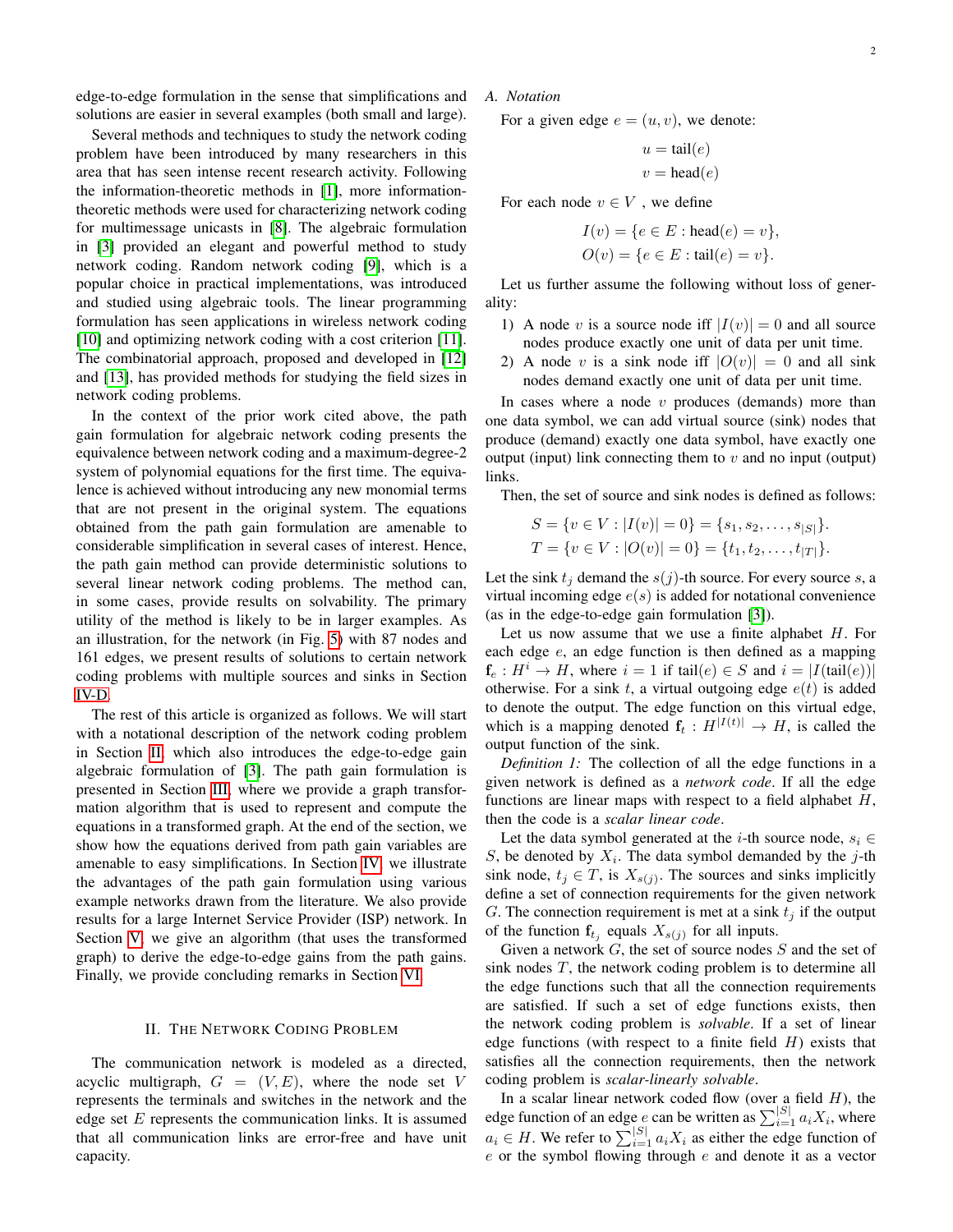$f_e = [a_1 \ a_2 \ \cdots \ a_{|S|}]$ . Similarly, the output function at the sink has a vector notation.

# *B. Koetter-Medard formulation and edge-to-edge gains ´*

Solving the scalar linear network coding problem was formulated as a problem of solving a system of polynomial equations by Koetter and Médard in [\[3\]](#page-11-2). The idea is to construct the linear edge function  $f_e$  for an edge  $e = (u, v)$ recursively as follows:

<span id="page-2-1"></span>
$$
\mathbf{f}_e = \sum_{e' \in I(u)} \alpha_{e',e} \mathbf{f}_{e'}, \tag{1}
$$

where  $\alpha_{e',e}$  is an edge-to-edge gain. To start the recursion, the edges out of a source node  $s_i$  are assigned the unit coding vector with a 1 in the  $i$ -th position. The edge function for the remaining edges, found using [\(1\)](#page-2-1), become vectors of polynomials in the edge-to-edge gains  $\alpha_{e',e}$ . Finally, at a sink  $t_i$ , the output edge function is equated to the unit vector with a 1 in the  $s(j)$ -th position. These equations form a polynomial system in the edge-to-edge gains  $\alpha_{e',e}$  for  $e' \in I(\text{tail}(e)).$ 

The Koetter-Médard algebraic formulation is illustrated for the case of the modified butterfly network shown in Fig. [1](#page-2-2) with two sources and four sinks. Note that the network in Fig. [1](#page-2-2) is identical to the classic butterfly network under our definition of sources and sinks. The edge functions under the assignment of edge-to-edge gains (as in [\[3\]](#page-11-2)) are shown in Fig. [1.](#page-2-2) The



<span id="page-2-2"></span>Fig. 1. Flow in the butterfly network.

formulation described in [\[3\]](#page-11-2) gives the following 8 equations in 10 variables:

| $\alpha_3 + \alpha_4 \alpha_1 = 1$ | $\alpha_4\alpha_2=0$    |
|------------------------------------|-------------------------|
| $\alpha_5 + \alpha_6 \alpha_1 = 0$ | $\alpha_6 \alpha_2 = 1$ |
| $\alpha_7 \alpha_2 + \alpha_8 = 0$ | $\alpha_7\alpha_1=1$    |
| $\alpha_9\alpha_2+\alpha_{10}=1$   | $\alpha_9 \alpha_1 = 0$ |

In this work, we propose methods to simplify the algebraic formulation for the general scalar-linear network coding problem through the use of path gains as opposed to edge-to-edge gains used in [\[3\]](#page-11-2). As shown in the remainder of the paper, the path gain approach results in considerable simplifications in several cases.

#### <span id="page-2-0"></span>III. ALGEBRAIC FORMULATION USING PATH GAINS

The main idea in the proposed formulation is to use path gains instead of edge-to-edge gains as variables and obtain a system of polynomial equations. We begin by showing a derivation of the path gain formulation from the edge-to-edge gain formulation.

# <span id="page-2-3"></span>*A. Derivation from Koetter-Medard formulation ´*

Let the output edge function at the sink  $t_j$  demanding source  $s(j)$  be  $f_{t_j} = [g(1) \ g(2) \cdots g(|S|)]$ . If  $P = (e_1 e_2 \cdots e_l)$  is a path from the source virtual incoming edge  $e(s_i) = e_1$  to the sink virtual outgoing edge  $e(t_j) = e_l$ , the polynomial  $g(i)$  contains a path gain term  $a(P) = \prod_{m=2}^{l} \alpha_{e_{m-1}e_m}$ . Conversely, each term in the polynomial  $g(i)$  is the gain along a path from the source edge  $e(s_i)$  to the sink edge  $e(t_j)$ .

In the proposed formulation, the path gain of a path  $P$ from a source input virtual edge to a sink output virtual edge is assigned as a variable denoted  $a(P)$ . Suppose there are  $N_{ij}$  paths, denoted  $P_{ijk}$   $(1 \leq k \leq N_{ij})$ , from  $e(s_i)$ to  $e(t_j)$ . We see that the polynomial  $g(i)$  can be written as  $g(i) = \sum_{k=1}^{N_{ij}} a(P_{ijk}).$ 

The proposed approach can be summarized as follows. Equating the output edge function at the sinks to unit vectors, the equations in the Koetter-Médard formulation become linear in the new path gain variables. We call these conditions as no-interference conditions. However, if two paths overlap in one or more edges, there are inter-relationships between the path gain variables. These inter-relationships are called edge compatibility conditions, and they turn out to be quadratic in the path gain variables.

A simple description of the edge compatibility conditions is as follows. If two source-sink paths  $P = P_1eP_2$  and  $Q = Q_1 e Q_2$  overlap in an edge e, we see that the relationship  $a(P)a(Q) = a(P_1eQ_2)a(Q_1eP_2)$  needs to be satisfied, since both sides are equal to  $a(P_1e)a(eP_2)a(Q_1e)a(eQ_2)$ . Note that  $P_1eQ_2$  and  $Q_1eP_2$  are source-sink paths as well. However, several of these equations can be combined to produce the necessary set of edge compatibility conditions. This is described in more detail in the Section [III-E.](#page-4-0)

#### *B. Constructing source-sink paths as trees*

To work with the path gain formulation for a given network and connection requirements, we need to determine sourcesink paths and assign path gain variables. Then, the no interference conditions and the non-trivial edge compatibility conditions have to be determined. In the remainder of this section, we provide algorithms for performing these tasks. In these algorithms, we employ a graph transformation that is very useful in both visualizing the path gain approach and solving for the edge-to-edge gains from the path gains.

An important ingredient in the algorithms is an ordering of the nodes. Every directed acyclic network determines a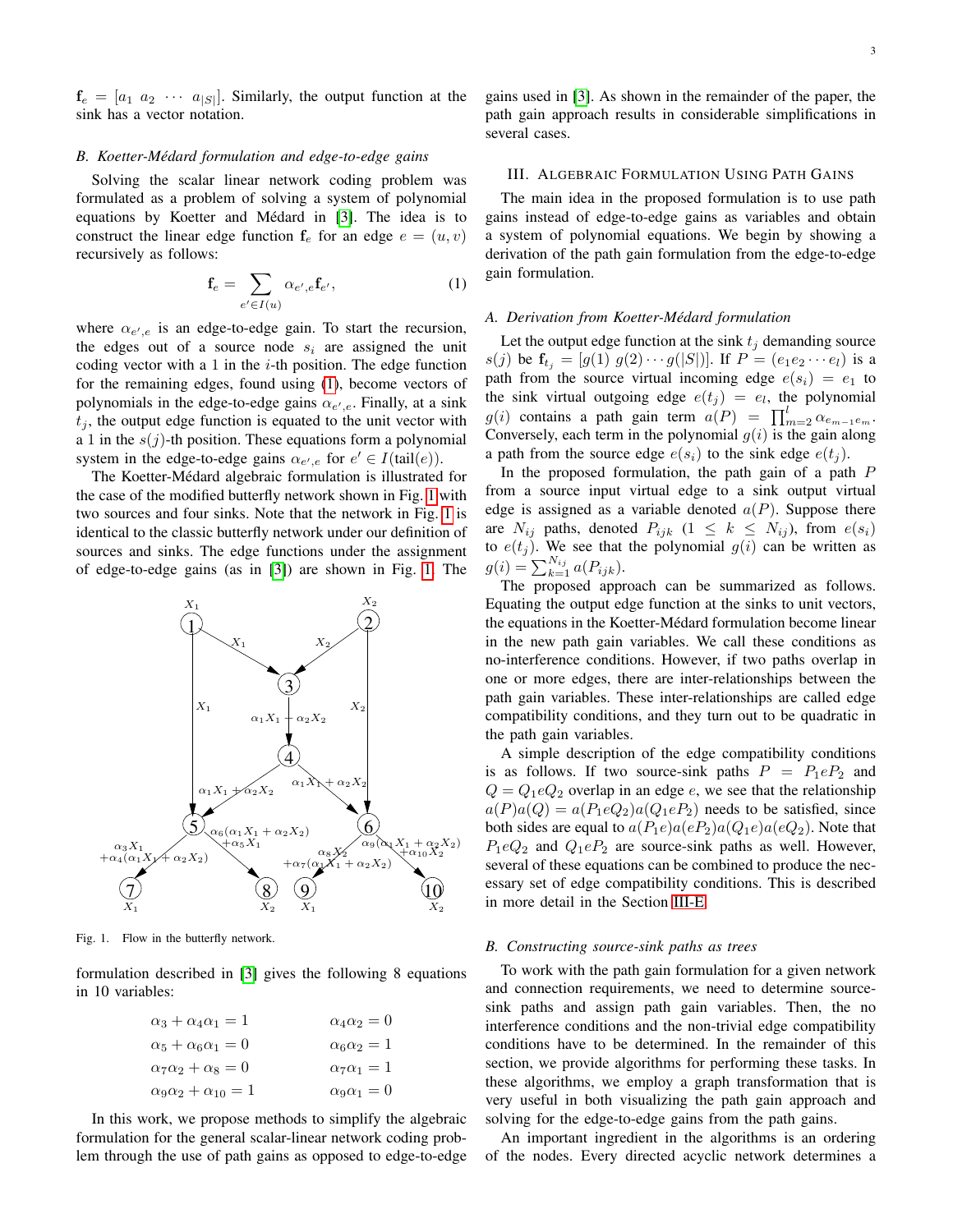topological order or sequencing of nodes from sources or sinks or vice versa. A standard algorithm for finding such a topological ordering of the nodes is given below [\[14\]](#page-11-14) for completeness.

<span id="page-3-0"></span>*Algorithm 1:* Topological Sorting

*Input*: A directed acyclic graph,  $G = (V, E)$ .

- 1) Associate with each node v, a value  $N(v)$  that is initialized to  $|O(v)|$ .
- 2) Pick a node v such that  $N(v) = 0$ , do
	- For each edge  $e \in I(v)$ ,  $N(\text{tail}(e)) \leftarrow N(\text{tail}(e)) - 1.$
	- $N(v) \leftarrow -1$
	- Append  $v$  to the ordering,  $P$ .
- 3) If any node has not been added to the ordering yet, go to Step 2. Else terminate.

*Output*: P, a topological ordering of nodes.

Notice that the sinks occur first in the topological ordering. Loosely, the ordering traverses the nodes from sinks to sources. The final algorithm that takes a network coding problem as input and outputs a set of trees that collect together all sourcesink paths is given below:

*Algorithm 2:* Graph Transformation

*Input*: A directed acyclic graph  $G = (V, E)$ , set of sources S, set of sinks  $T$ , connection requirements  $\mathcal{C}$ .

- 1) Obtain a topological ordering P for the graph  $G =$  $(V, E)$  using Algorithm 1.
- 2) Let  $G'(V', E') = G(V, E)$ .
- 3) Loop through the nodes  $v \in V$  in the order defined by P, do
	- If  $O(v) > 1$ ,
		- for each edge  $e \in O(v)$ , add a new node v' to  $V'$  with one output link connecting it to head(e) and one input link e' for each  $e'' \in I(v)$  such that tail $(e') = \text{tail}(e'')$ .

- Delete the old node 
$$
v
$$
 in  $V'$ .

*Output*:  $G' = (V', E')$ , a transformed network.

*Theorem 2:* The final transformed network is a set of  $|T|$ directed trees  $\{T_1, T_2, \cdots, T_j\}$  such that Sink  $t_j$  is the root of the  $j$ -th tree. All leaf nodes in the trees are copies of one of the source nodes. There is a one-to-one correspondence between the paths from leaf nodes, which are copies of the source  $s_i$ , to the root in  $T_j$  and the paths from  $s_i$  to  $t_j$  in the original network.

*Proof:* Each node in the transformed network will have exactly one output link and the acyclic property of the graph is maintained by the transformation. The underlying undirected graph is a set of disjoint trees, because any cycle in it must imply that either the cycle is also present in the directed graph or that one of the nodes in the directed graph has more than one output link. Hence, the equivalent network is made up of a set of directed trees.

The transformation maintains one output link for each node in the original graph that has  $|O(v)| \ge 1$ . So, the only nodes that will have  $|O(v)| = 0$ , and hence be the roots of these trees, are the sink nodes (which had  $|O(v)| = 0$  to start with). Hence, each sink would be the root of a directed tree in which all edges are directed towards this root.

Also, the number of input links of a copied node in the transformed graph is equal to the number of input links possessed by the original node. So, the only nodes that will have  $|I(v)| = 0$ , and hence be leaf nodes in these trees, are copies of the source nodes (which had  $|I(v)| = 0$  to start with).

Finally, since all nodes are visited in the topological order from the sinks to the sources, all paths from the sinks to the sources will be part of the final network. This results in the one-to-one correspondence in the paths.

An example of this transformation applied to the butterfly network (Fig. [2a](#page-4-1)) can be seen in Fig. [2b](#page-4-1). To apply the graph transformation, the topological ordering of the nodes is chosen to be  $7-8-9-10-5-6-4-3-1-2$ . Nodes 7, 8, 9 and 10 are sink nodes, and occur first in the ordering. Nodes 5 and 6 will be replicated 2 times, since they both have 2 output links. This will result in the replication of the edges  $e_4$ ,  $e_5$ ,  $e_6$  and  $e_7$ . Node 4 will now have 4 output links and will have to be replicated as many times along with edge  $e_3$ . Similarly, Node 3 will also be replicated 4 times along with edges  $e_1$  and  $e_2$ . Finally, the source nodes 1 and 2 will be replicated 6 times each since they both now have 6 output links.

## *C. Path gain variables and edge functions*

Since there is a one-to-one correspondence between the leaf source nodes in the transformed network and the sourcesink paths in the original network, path gain variables are assigned at the leaf source nodes. The assignment is illustrated in Fig. [2b](#page-4-1) for the butterfly network. Source nodes 1 and 2 are assigned the variable names  $a$  and  $b$ , respectively. The subscripts are chosen tree by tree in the transformed network. In the tree with root as Node 7, the two copies of source node 1 are assigned variables  $a_1$  and  $a_2$ , while the single copy of source node 2 is assigned the variable  $b_1$ . In the tree with root node 8, the variables are  $a_3$ ,  $a_4$  for the two copies of Node 1, and  $b_2$  for the single copy of Node 2. We continue in this manner to name the scaling variables at the source leaf nodes of the other two trees to get variables  $a_1, a_2, \dots, a_6$  and  $b_1$ ,  $b_2, \cdots, b_6.$ 

Once path gain variables are assigned (from some field) at the leaf nodes, all edge functions are computed in the transformed network assuming that intermediate nodes perform addition only. The output function at the root (sink) is the sum of all incoming edge functions. For instance, in the tree with root as Node 7 in Fig. [2b](#page-4-1), the edge functions are as follows: for  $e_1$ ,  $a_2X_1$ ; for  $e_2$ ,  $b_1X_2$ ; for  $e_3$  and  $e_6$ ,  $a_2X_1 + b_1X_2$ ; for  $e_4$ ,  $a_1X_1$ ; for  $e_8$ , the edge function is  $(a_1 + a_2)X_1 + b_1X_2$ . The output function at sink node 7 is  $(a_1 + a_2)X_1 + b_1X_2$ . Similarly, the edge functions can be computed for the other trees. Note that the intermediate nodes perform addition as the entire path gain has been assigned as a variable at the leaf.

# *D. No Interference conditions*

Because of the equivalence between paths from sources to a sink  $t_j$  in the original network and leaf nodes in the tree  $T_j$ , we see that the output function calculated in the transformed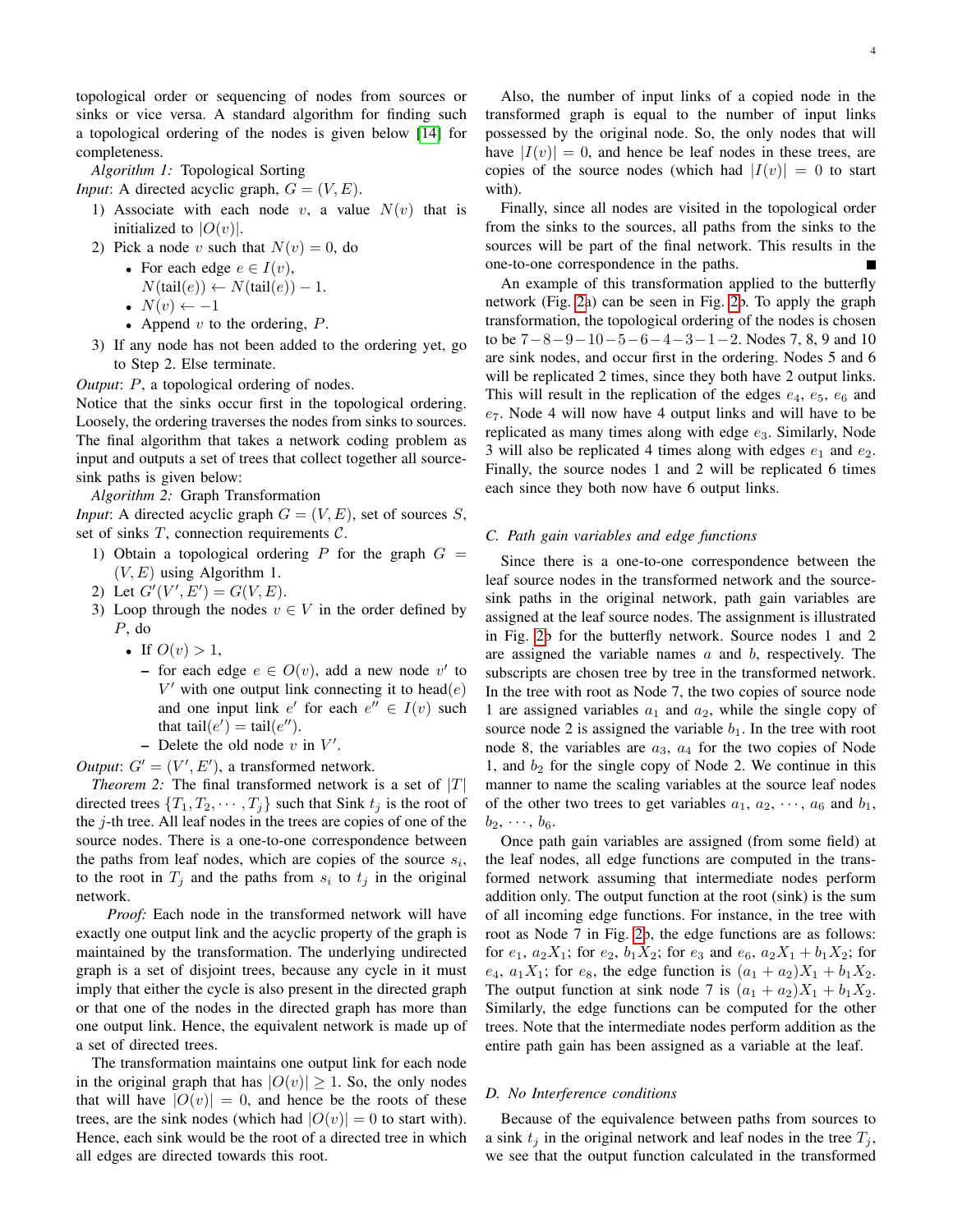

<span id="page-4-1"></span>Fig. 2. (a) The (modified) butterfly network with 4 sinks and 2 sources. (b) The final transformed network has 4 disjoint trees - one for each sink node. The path gains at the leaf nodes are denoted by  $a_i$ 's and  $b_i$ 's.

network is identical to the output function in the Koetter-Médard formulation as given in Section [III-A.](#page-2-3) Therefore, the no interference conditions are obtained by equating the output function of the root in the transformed network to its demand.

In Fig. [2b](#page-4-1), the output function at the root nodes 7, 8, 9 and 10 are  $(a_1 + a_2)X_1 + b_1X_2$ ,  $(a_3 + a_4)X_1 + b_2X_2$ ,  $a_5X_1 +$  $(b_3 + b_4)X_2$  and  $a_6X_1 + (b_5 + b_6)X_2$ , respectively. For the symbol at Node 7 to be equal to the required  $X_1$ , we have  $a_1 + a_2 = 1$  and  $b_1 = 0$ . Other equations are derived similarly. Hence, in the butterfly network of Fig. [2,](#page-4-1) we get the following linear equations:

$$
a_1 + a_2 = 1 \n a_3 + a_4 = 0 \n a_5 = 1 \n a_6 = 0
$$
\n
$$
b_1 = 0 \n b_1 = 0 \n b_2 = 1 \n b_2 = 1 \n b_3 + b_4 = 0 \n b_3 + b_6 = 1
$$
\n(2)

For completion, we state the general form of the nointerference conditions below. In general, each path gain variable in the transformed network is associated with exactly one source symbol and one sink (or tree). Let us denote the source-sink path gains by  $a_{ijk}$  where  $i \in \{1, \ldots, |S|\}$  denotes the source,  $j \in \{1, \ldots, |T|\}$  denotes the sink (or the tree), and  $k \in 1, \ldots, N_{ij}$  is an index among all copies of the source node  $s_i$  in the tree  $T_j$  rooted at  $t_j$ . Then, the general form of the "No Interference" conditions can be written as follows:

$$
\sum_{k} a_{ijk} = \begin{cases} 1 & \text{if } s(j) = s_i \\ 0 & \text{otherwise} \end{cases}
$$
 (3)

## <span id="page-4-0"></span>*E. Edge Compatibility conditions*

As explained before, the path gain variables of overlapping paths are related by quadratic edge-compatibility conditions. If multiple copies of an edge are present in the transformed network, then the edge is part of multiple source-sink paths in the original network. Therefore, edge compatibility conditions are indicated by the presence of multiple edges in the transformed network. The edge functions in the transformed network can be

used to write down the edge compatibility conditions. We first show this for the butterfly network example and later provide the general form.

In our illustrative example of Fig. [2b](#page-4-1), the edge  $e_3$  is copied four times. Since there are  $\binom{4}{2} = 6$  ways of choosing two copies among the four, there will be six edge compatibility conditions for  $e_3$ . The symbols on the copies of  $e_3$  on the trees with root nodes 7, 8, 9 and 10 are  $a_2X_1+b_1X_2$ ,  $a_4X_1+$  $b_2X_2$ ,  $a_5X_1 + b_3X_2$  and  $a_6X_1 + b_5X_2$ , respectively. Hence, in fractional form, we need  $\frac{a_2}{a_4} = \frac{b_1}{b_2}$  (roots 7 and 8),  $\frac{a_2}{a_5} = \frac{b_1}{b_3}$ <br>(roots 7 and 9),  $\frac{a_2}{a_6} = \frac{b_1}{b_5}$  (roots 7 and 10),  $\frac{a_4}{a_5} = \frac{b_2}{b_3}$  (8 and 9),  $\frac{a_4}{a_6} = \frac{b_2}{b_5}$  (8 and 10) and  $\frac{a_5}{a_6} = \frac{b_3}{b_5}$  (9 and 10).

In the degree-2 form, the edge compatibility conditions for the four copies of the edge  $e_3$  are listed below:

<span id="page-4-2"></span>
$$
a_2b_2 = a_4b_1
$$
  
\n
$$
a_2b_5 = a_6b_1
$$
  
\n
$$
a_4b_5 = a_6b_2
$$
  
\n
$$
a_5b_5 = a_6b_3
$$
  
\n
$$
a_5b_5 = a_6b_3
$$
  
\n
$$
a_6b_5 = a_6b_3
$$
 (4)

<span id="page-4-3"></span>For the butterfly network example, we do not get any other edge compatibility conditions. For edges  $e_6$  and  $e_7$ , the equations are identical to the ones listed above. Also, there are no equations for edges  $e_1$ ,  $e_2$ ,  $e_4$  and  $e_5$  since these edges have scaled versions of the same symbol flowing through them.

We have seen that not all duplicated edges result in distinct compatibility conditions. In general, edge compatibility equations will be required for each edge  $e$  in the original network that satisfies the following conditions:

- 1) Number of copies of head $(e)$  in the transformed network > 1 (or the edge will not be replicated at all).
- 2) Number of different source nodes having a path to  $e > 1$  (since if two copies of e carry  $a_1X_1$  and  $a_2X_1$ , these will be scalar multiples of each other for any value assigned to  $a_1, a_2$ ).
- 3)  $|I(tail(e))| > 1$  (or the equations will be same as that for  $e' \in I(\text{tail}(e))$ ).

We now state the general form of the edge-compatibility conditions in terms of nodes of the transformed network. Given a node  $v \in V$  in the original network, the general form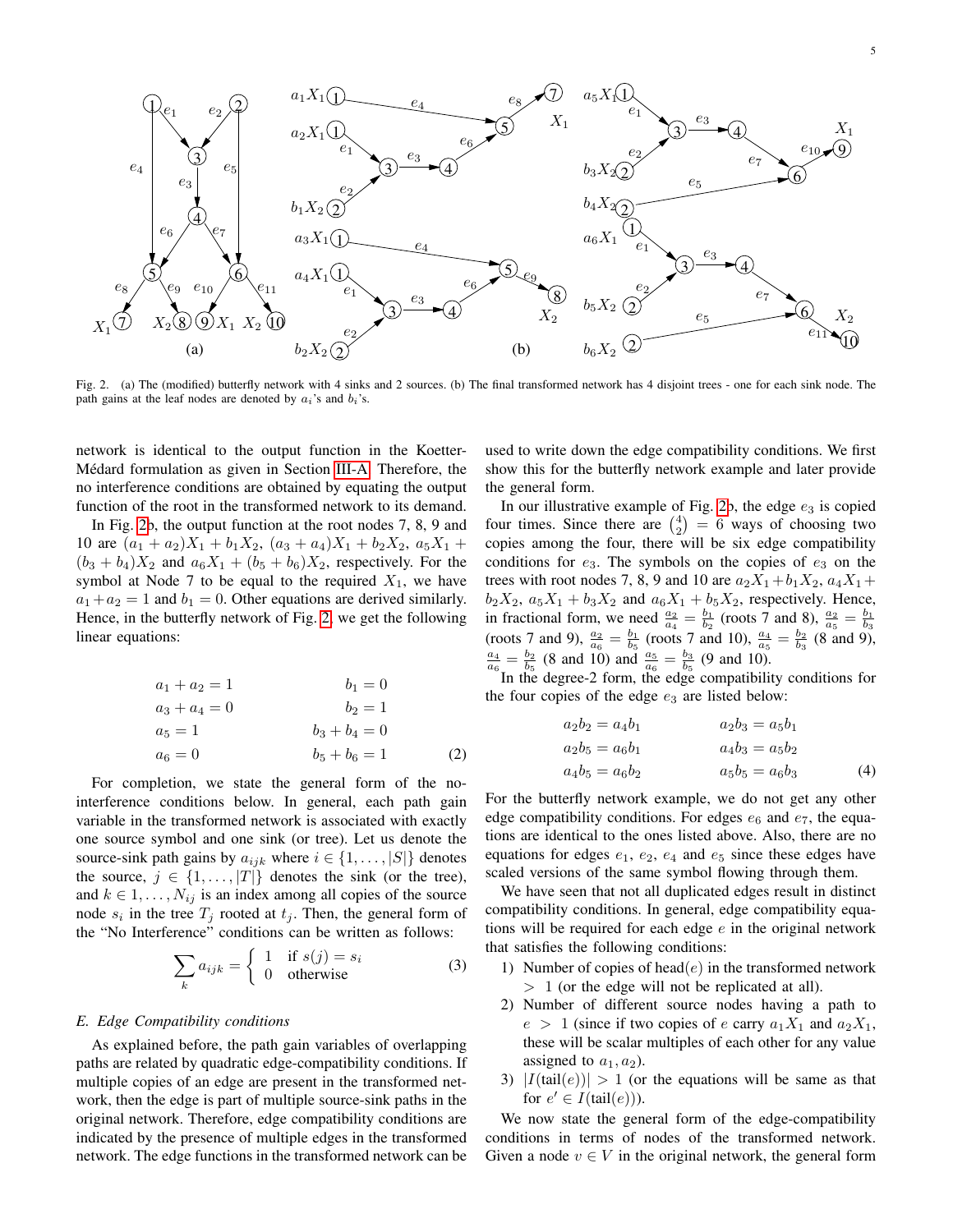of the condition for two copies of v, denoted by  $v_1$  and  $v_2$  in  $V'$ , belonging to the  $j_1$ -th and  $j_2$ -th trees, respectively, can be written as follows:

$$
\left(\sum_{k \in h_{i_1 j_1}(v_1)} a_{i_1 j_1 k}\right) \left(\sum_{l \in h_{i_2 j_2}(v_2)} a_{i_2 j_2 l}\right) = \left(\sum_{m \in h_{i_1 j_2}(v_2)} a_{i_1 j_2 m}\right) \left(\sum_{n \in h_{i_2 j_1}(v_1)} a_{i_2 j_1 n}\right)
$$
 (5)

where  $h_{ij}(v)$  denotes the set of leaf nodes in the j-th tree that are copies of the source node  $s_i$  and have a path to v.

A careful study of the general form shows an edge compatibility condition needs to be introduced for every two copies,  $v_1, v_2 \in V'$ , of node  $v \in V$  and for every two sources  $s_{i_1}, s_{i_2} \in S$  such that (a)  $|I(v_1)| > 1$ , (b)  $v_1 \in$  $V_{j_1}, v_2 \in V_{j_2}, V_{j_i}$  = Set of nodes in the  $j_i$ -th tree, and (c)  $h_{i_1j_1}(v_1) \neq \phi, h_{i_2j_1}(v_1) \neq \phi.$ 

The linear no-interference conditions and the quadratic edge compatibility conditions on the path gains are necessary and sufficient conditions for existence of solutions to the scalar linear network coding problem. The sufficiency is proved by Algorithm [3](#page-10-0) in Section [V.](#page-8-1) Before describing the sufficiency, we show how the linear and quadratic equations in path gains can be simplified in a systematic manner to provide useful results.

#### *F. Simplifying the equations*

The linear equations (No Interference conditions) possess the special property that each of them involves a mutually exclusive set of variables. Using this property, we can simplify the system of equations in the following two ways:

1) It is possible that some of the variables never occur in the non-linear equations (Edge Compatibility conditions). From [\(4\)](#page-4-2), we can see that  $a_1$  is one such variable in the example of the butterfly network. It can be easily seen that the linear equation involving  $a_1$  can be trivially satisfied for any value assigned to the other variables involved in the same linear equation by choosing an appropriate value of  $a_1$  (which does not have any other condition on it). Hence,  $a_1$  along with the linear equation it occurs in can be removed from the system as trivially solvable.

Therefore, the first simplification would involve elimination of variables (and their corresponding linear equations) that do not occur in any non-linear equation.

2) Since each linear equation involves a mutually exclusive set of variables, we can eliminate one variable using each linear equation easily. Eliminating this variable from the non-linear equations (note that this does not increase the degree of the system) might reduce some of them to linear equations which can again be used to eliminate more variables iteratively.

In the case of the butterfly network, after the first step of simplification, we are left with 8 variables, 4 linear equations and 6 non-linear equations.

In the second step of the simplification, after the first round of elimination of variables using the linear equations [\(2\)](#page-4-3) in [\(4\)](#page-4-2), we are left with 4 variables:  $a_2$ ,  $a_4$ ,  $b_3$  and  $b_5$  and the 6 equations as shown below.

$$
a_2 = 0
$$
  $b_5 = 0$   
\n $a_2b_5 = 0$   $a_2b_3 = 0$   
\n $a_4b_5 = 0$   $a_4b_3 = 1$ 

Subsequently,  $a_2$  and  $b_5$  can also be eliminated, using the linear equations above, leaving just 2 variables and the relation:

<span id="page-5-1"></span>
$$
a_4b_3=1\tag{6}
$$

Hence, the network coding problem for the example of the butterfly network has been reduced to solving only one (nontrivial) equation given in [\(6\)](#page-5-1).

## IV. ILLUSTRATIVE EXAMPLES

<span id="page-5-0"></span>In this section, we provide a few examples to illustrate the usefulness of the path gain approach in deriving the system of polynomial equations corresponding to a network coding problem. Note that several problems in this area of polynomial equations and network coding are NP-hard or undecidable, and we do not expect polynomial-time algorithms and exact stepby-step solutions to result from the path gain approach. Our approach is to demonstrate the effectiveness of the path gain method in several examples of varying complexity.

In all examples, we provide the number of equations and variables obtained from the edge-to-edge gain formulation. The path gain formulation (after simplifications) will result in better numbers in many cases. However, we point out that this is not a comparison of the two methods, since one is simplified and the other is not. As we have shown, the path gain method can be seen as a method for simplifying the edge-to-edge gain equations. Other methods for simplifying generic systems of polynomial equations, such as Gröbner basis methods, are useful in several networks. Also, Gröbner basis or other methods can be used after the path-gain-based simplifications. However, in many examples, we observe that the path gain formulation appears to provide results on solvability. This is mainly because the path gain approach provides low degree equations, which are amenable to easy analysis and further simplifications.

#### *A. Illustration of derivation from Koetter-Medard formulation ´*

For the butterfly network, the relationship between the path gain variables (shown in Fig. [2b](#page-4-1)) and the edge-to-edge gains in the Koetter-Médard formulation (Fig. [1\)](#page-2-2) can be written down as follows:  $a_1 = \alpha_3$  (path:  $1 - 5 - 7$ ),  $a_2 = \alpha_4 \alpha_1$  (path:  $1-3-5-7$ ,  $b_1 = \alpha_4 \alpha_2$  (path:  $2-3-4-5-7$ ),  $a_3 = \alpha_5$ (path: 1–5–8),  $a_4 = \alpha_6 \alpha_1$  (path: 1–3–4–5–8),  $b_2 = \alpha_6 \alpha_2$ (path:  $2-3-4-5-8$ ),  $a_5 = \alpha_1 \alpha_7$  (path:  $1-3-4-6-9$ ),  $b_3 = \alpha_2 \alpha_7$  (path: 2–3–4–6–9),  $b_4 = \alpha_8$  (path: 2–6–9),  $a_6 = \alpha_1 \alpha_9$  (path: 1 – 3 – 4 – 6 – 10),  $b_5 = \alpha_2 \alpha_9$  (path:  $2-3-4-6-10$ ,  $b_6 = \alpha_{10}$  (path:  $2-6-10$ ).

The no-interference conditions are easily obtained. For edge compatibility between the paths  $2-3-4-5-8$  and the path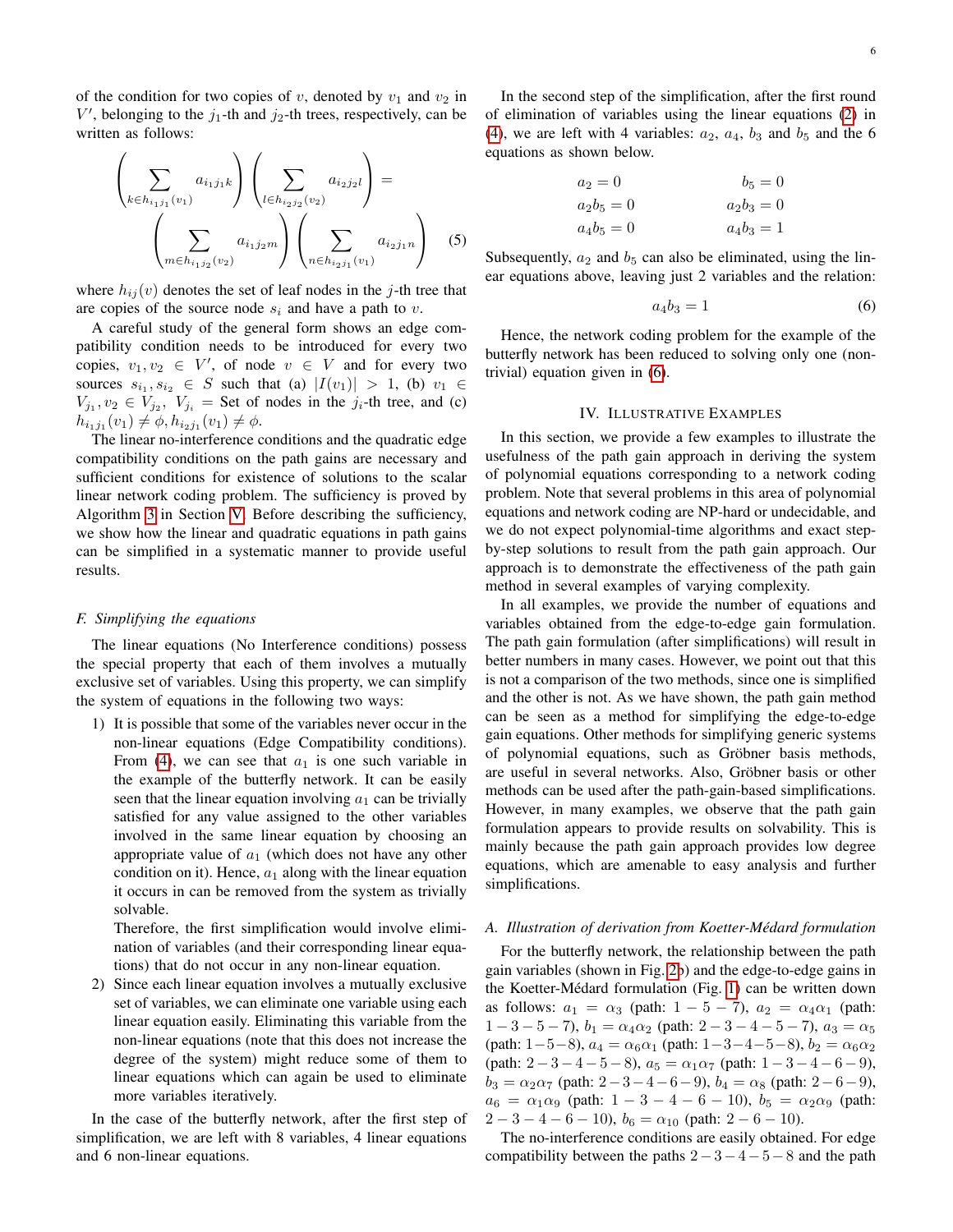

<span id="page-6-0"></span>Fig. 3. (a) An example network that is solvable only over fields with characteristic 2. There are three sources - 1, 2 and 3 - producing symbols  $X_1, X_2$  and  $X_3$  respectively. There are three sinks - 12, 13 and 14 - demanding symbols  $X_3$ ,  $X_1$  and  $X_2$  respectively. (b),(c),(d) The final transformed network with 3 trees - one for each sink node.

 $1-3-4-6-9$ , we get the equation  $b_2a_5 = b_3a_4 = \alpha_6\alpha_2\alpha_1\alpha_7$ . Other compatibility conditions can be checked similarly.

The change to path gain variables results in easy simplification of the resulting equations with no increase in degree. Finally, we obtain the simple equation,  $a_4b_3 = 1$ , which is not obvious even when the substitution is clearly specified.

# *B. Another Example*

Consider the network shown in Fig. [3a](#page-6-0) taken from [\[5\]](#page-11-4), [\[6\]](#page-11-5), where it has been proved to have linear coding solutions only over fields of characteristic 2. Nodes 1, 2 and 3 are sources producing  $X_1$ ,  $X_2$  and  $X_3$  respectively. Nodes 12, 13 and 14 are sinks demanding  $X_3$ ,  $X_1$  and  $X_2$  respectively. The trees in the equivalent transformed network are shown in Fig. [3b](#page-6-0),c,d.

The set of equations generated by the "No Interference condition" are:

Node 12: 
$$
a_1 + a_2 = 0
$$
;  $b_1 + b_2 = 0$ ;  $c_1 = 1$   
\nNode 13:  $a_3 = 1$ ;  $b_3 + b_4 = 0$ ;  $c_2 + c_3 = 0$   
\nNode 14:  $a_4 + a_5 = 0$ ;  $b_5 + b_6 + b_7 = 1$ ;  $c_4 + c_5 = 0$  (7)

The set of equations generated by the "Edge Compatibility condition" for edges  $e_1$ ,  $e_2$ ,  $e_3$  and  $e_4$  respectively are:

$$
e_1: a_2b_3 = a_3b_1; a_2b_5 = a_4b_1; a_2b_7 = a_5b_1;
$$
  
\n
$$
a_3b_5 = a_4b_3; a_3b_7 = a_5b_3; a_4b_7 = a_5b_5
$$
  
\n
$$
e_2: a_2(b_5 + b_6) = a_4(b_1 + b_2); a_2c_4 = a_4c_1;
$$
  
\n
$$
(b_1 + b_2)c_4 = (b_5 + b_6)c_1
$$
  
\n
$$
e_3: a_3b_7 = a_5b_3; a_3c_5 = a_5c_2; b_3c_5 = b_7c_2
$$
  
\n
$$
e_4: b_2c_3 = b_4c_1; b_2c_4 = b_6c_1; b_4c_4 = b_6c_3
$$
 (8)

Using the linear equations to eliminate variables iteratively, we get 9 equations in 6 variables shown below.

$$
a_2b_3 = b_1; a_2 = -a_4b_1; a_4b_3 = -1;
$$
  
\n
$$
a_2c_4 = a_4; c_4 = a_4c_2; b_3c_4 + c_2 = 0;
$$
  
\n
$$
b_1c_2 + b_3 = 0; b_1c_4 + 1 = 0; b_3c_4 = c_2
$$
\n(9)

From equations  $b_3c_4 + c_2 = 0$  and  $b_3c_4 = c_2$ , we can derive the relation  $2c_2 = 0$ . Substituting  $c_2 = 0$  in the above system leads to the condition  $1 = 0$ , which is not possible. Hence, we must have  $2 = 0$ , which implies that the system is not solvable in any field with an odd characteristic. Also, in characteristic 2, setting all variables to 1 in the above equations, is seen to be a solution. This example demonstrates that, in practice, working with the equations derived through the path gain formulation can be advantageous.

For this example, the Koetter-Médard formulation, as illustrated in [\[6\]](#page-11-5), results in 17 equations in 22 variables. However, as shown in [\[6\]](#page-11-5), it is possible to derive  $2 = 0$  from these 17 equations using other simplifications. Alternatively, a Gröbner basis method can also be used to derive  $2 = 0$ . The path gain approach should be seen as a generic technique for simplification that can be used in arbitrary network coding problems, as shown in the next two examples.

## *C. Multicast example*

An interesting example of a multicast problem, presented in [\[15\]](#page-11-15), is shown in Fig. [4.](#page-6-1) The sources are nodes 1 and 2,



<span id="page-6-1"></span>Fig. 4. Multicast example.

and the sinks are nodes 11-16. This problem does not have a binary solution, as shown in [\[15\]](#page-11-15).

Using the edge-to-edge gain formulation, we get 24 equations in 32 variables. The path gain method initially results in 84 equations in 48 variables. After the simplifications, we obtain 54 equations in 18 variables. Significantly, there are 6 quadratic equations, each of the form  $x_3^2 + x_3 + x_1x_2 = 0$ . Next, we can show that  $x_1x_2 = 0$  (either  $x_1 = 0$  or  $x_2 = 0$ ) provides a contradiction in the equations. Hence, we have equations of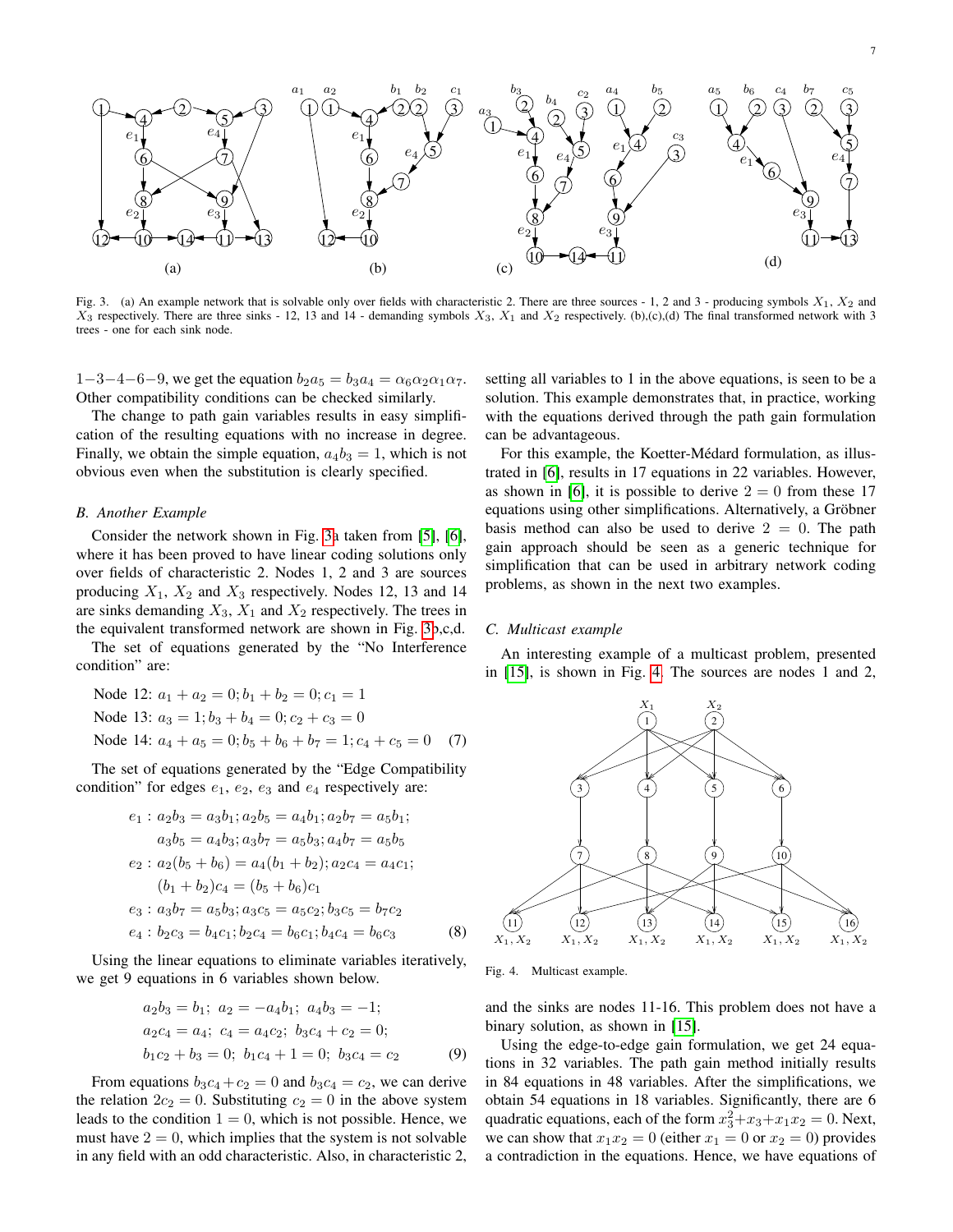the form  $x^2 + x + 1 = 0$ , which cannot be solved in the binary field. With some more analysis, we can find solutions over  $GF(4)$ .

From this example, we see that the path gain formulation provides useful simplifications in non-trivial cases. In contrast, Gröbner basis methods on the edge-to-edge gain equations are not immediately useful in showing linear in-solvability over GF(2). Note that this does not rule out any other simplification of the edge-to-edge equations to obtain the necessary result. We merely conclude that the path gain method provides a useful simplification.

## <span id="page-7-0"></span>*D. A Bigger Example*

Consider an ISP network topology shown in Fig. [5](#page-8-0) taken from [\[16\]](#page-11-16).

The network has 87 nodes and 161 edges. Edges are directed from lower-numbered nodes to higher-numbered nodes i.e. in an edge  $(u, v)$ ,  $u < v$ . Hence, the graph is directed and acyclic. We assume all links have unit capacity, and use fields of characteristic 2 in our simplification steps. After directing the graph, the five nodes 1, 12, 21, 51 and 64 were set as sources in the example problems. Sink nodes and demands were chosen at random from among the sources visible from each sink. The graph is not reduced by this choice of demands, since all nodes are visible from the five chosen sources.

- 1) *5 sources (all rate 1), 10 sinks (all rate 1).* The edge-toedge gain formulation gives a system of 44 equations in 30 variables. The path gain formulation initially results in 44 linear equations and 3 degree-2 equations in 316 variables. After applying the simplification steps, we are left with only 3 degree-2 equations in 7 variables assuming solution exists in a characteristic 2 field. In fact, setting all the remaining 7 variables to zero results in a valid solution to the three equations (some other scaling variables are non-zero). Hence, a solution over GF(2) is possible.
- 2) *5 sources (one with rate 2, others rate 1), 11 sinks (all rate 1).* The edge-to-edge gain formulation yields a system of 50 equations in 40 variables in this case. In comparison, the path gain formulation initially resulted in 50 linear equations and 34 degree-2 equations in 330 variables. But after applying the simplification steps, we are left with only 13 degree-2 equations in 17 variables assuming solution exists in a characteristic 2 field. Again the all-zero solution is valid for the remaining 17 variables resulting in a network code over GF(2).
- 3) *5 sources (all with rate 2), 8 sinks (all rate 1).* The edge-to-edge gain formulation yields a system of 88 equations in 180 variables. The path gain formulation initially gives 88 linear and 11198 degree-2 equations in 632 variables. But on applying the simplification steps, assuming characteristic 2, it turns out that the system is not solvable over characteristic 2.

To run further examples, we computed the max-flows from the sources  $(1,12,21,51,64)$  to a set of 11 nodes chosen as sinks. Rates below the individual max-flows were assigned to sources and sink demands. The results are summarized below (Notation: S, T are source and sink sets. A source node s of rate  $R > 1$  is shown as R source nodes  $s_1, s_2 \cdots s_R$ . The demands of each sink are shown in brackets).

- 1)  $S = \{1_1, 1_2, 12_1, 12_2, 21, 51, 64\}, T = \{15(12_1, 12_2),$  $40(1_1, 12_1, 21), 43(21), 49(1_1), 62(1_1, 12_1, 21), 63(12_1,$  $12<sub>2</sub>$ ,  $67(1<sub>1</sub>)$ ,  $71(21)$ ,  $82(64)$ ,  $83(21)$ ,  $86(21)$ }. The path gain formulation yields 1188 equations in 507 variables. After simplifications, there are 476 equations, but none of them have a constant term. Hence, setting the remaining variables to zero provides a binary solution.
- 2)  $S = \{1_1, 1_2, 12_1, 12_2, 21, 51, 64\}, T = \{15(12_1, 12_2),$  $40(1_1, 1_2, 12_1, 21), 43(21), 49(1_1), 62(1_1, 12_1, 12_2, 21),$  $63(12_1, 12_2), 67(1_1), 71(21), 82(64), 83(21), 86(21)$ . We obtain 555 variables and 1683 equations. Upon simplification, we find that a solution does not exist in characteristic 2.
- 3)  $S = \{1, 12, 21_1, 21_2, 51, 64\}, T = \{15(1), 40(21_1,$  $21_2$ ,  $43(21_1)$ ,  $49(1)$ ,  $63(12)$ ,  $67(1)$ ,  $71(21_1)$ ,  $82(64)$ ,  $83(21<sub>1</sub>), 86(21<sub>1</sub>)$ . The path gain formulation yields 578 variables and 12048 equations. After simplifications, there are 6780 equations, but only five of them have a constant term. A linear term (one path gain) appears in each of these five equations, but does not appear as a linear term in any other equation. Hence, setting this one path gain to 1 and the remaining variables to zero provides a binary solution.

As expected, solutions are not guaranteed even if all demands are within individual max flows. We see that the number of equations and variables increases steeply in some cases. However, guessing a binary solution may be feasible.

To obtain another example, we modified the graph of Fig. [5](#page-8-0) (by changing edge connections) to get a butterfly network as a subgraph when the nodes 62 and 63 demand the sources 1 and 12. On the modified graph, we set  $S = \{1, 12_1, 12_2, 21, 51, 64\}, T = \{15$  $(12_1, 12_2), 40(1, 12_1, 21), 43(21), 49(1), 62(1, 12_1, 21), 63(1,$  $12<sub>1</sub>$ , 67(1), 71(21), 82(64), 83(21), 86(21)}, where the other demands are chosen to be below the individual max flows. We obtain 1247 equations in 503 variables. After simplifications, there are no equations with a constant term. So, setting the remaining variables to zero results in a binary solution.

Hence, we see that the path-based formulation of scalar linear network coding appears to yield useful results even over large networks with a few sources and sinks. This shows the extent of simplification possible in polynomial systems defined by network coding problems.

## *E. Simplification summary*

It has been shown in  $[17]$  that the complexity of Gröbner Basis algorithms depends, among other things, on the maximum degree of the starting basis. The degrees of the intermediate polynomials computed during Gröbner Basis calculations has been shown to grow up to  $2^{2^d}$  if the maximum degree of the starting basis is  $d$ . Due to these issues, Gröbner Basis algorithms become practically intractable except for small problem instances. In the light of these results, the path gain formulation that produces degree-2 equations becomes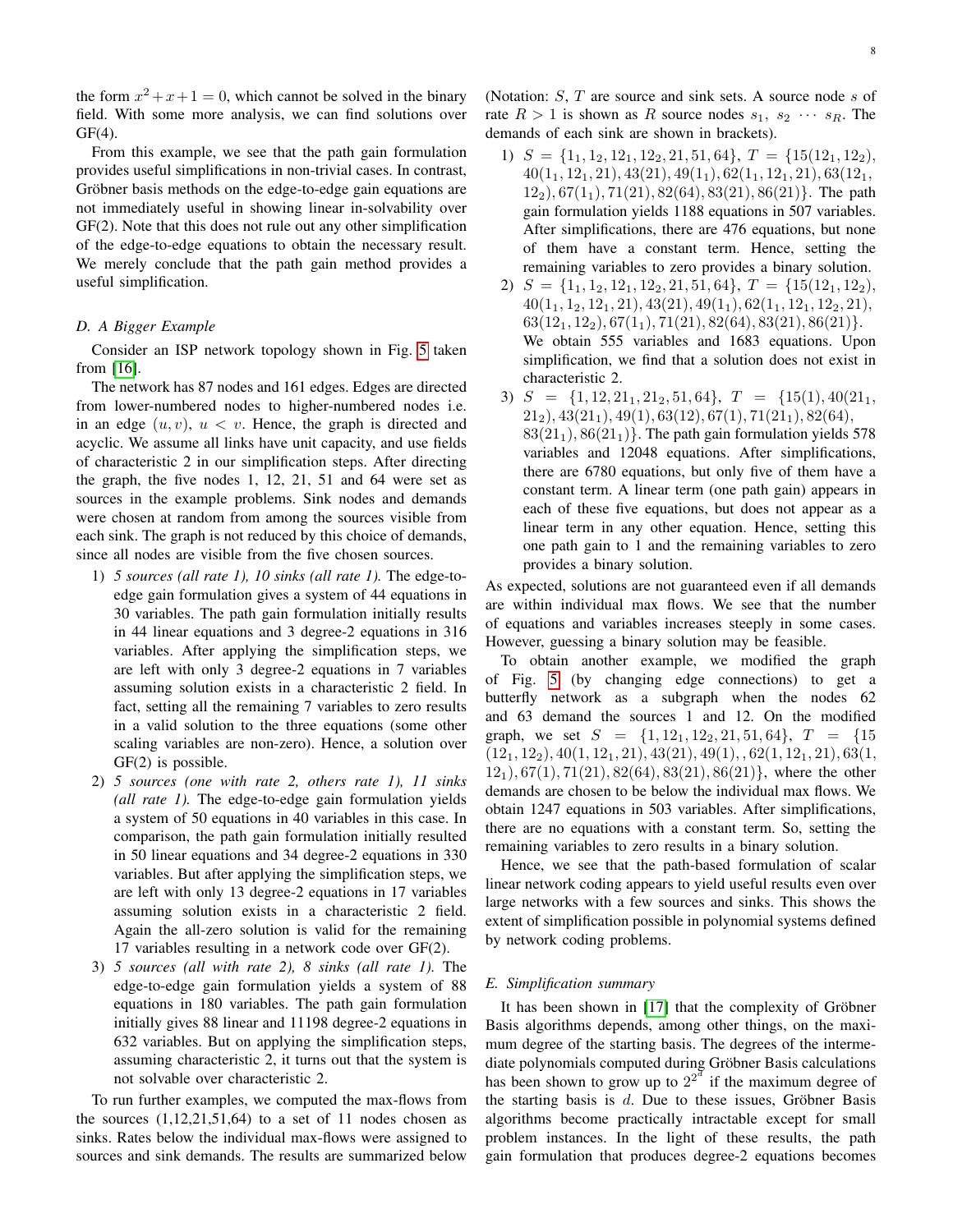

<span id="page-8-0"></span>Fig. 5. An ISP network over Europe with 87 nodes and 161 edges.

important in reducing the running complexity of Gröbner Basis algorithms that may be used to solve the network coding problem.

The simplification provided by the path gain approach is summarized in Table [I](#page-8-2) for the various examples presented so far. As indicated, we have shown numbers for only one round

TABLE I COMPARISON OF FORMULATIONS.

<span id="page-8-2"></span>

|                  | Path gain        |                            | Edge gains (unsimplified) |      |      |
|------------------|------------------|----------------------------|---------------------------|------|------|
| Example          | Var <sup>1</sup> | Deg. $2$ Eqns <sup>1</sup> | Var.                      | Eans | Deg. |
|                  |                  |                            |                           |      |      |
| <b>Butterfly</b> |                  |                            | 10                        |      |      |
| Fig. 3a          |                  | 15                         | 14                        |      |      |
| [3, Fig. 5]      |                  |                            | 14                        |      |      |
| [5, Fig. 3]      | 27               | 45                         | 50                        | 32   |      |
| [6, Fig. 3]      |                  | 30                         | つつ                        |      |      |

 $<sup>1</sup>$ After one iteration of elimination using the linear equations</sup>

of linear equation simplification. It can be seen that, apart from having a maximum degree of only 2, the number of variables is also lesser in many cases enabling use of methods such as [\[18\]](#page-11-18) for solving the system.

The number of variables and equations from the edge-toedge gain formulation are of the order of the number of edges in the network. However, the number of monomial terms possible using the edge-to-edge gain variables is exponential in the number of edges. In a large network, depending on the number of paths from sources to sinks, a large number of monomial terms occur in the system of polynomial equations. Because of the large number of variables and larger number of terms, there is no obvious method to simplify the equations other than running standard routines for Gröbner basis. The path gain approach is beneficial in providing results on solvability in some examples and in reducing the complexity of Gröbner basis methods in most cases.

## <span id="page-8-1"></span>V. NETWORK CODE FROM PATH GAIN VARIABLES

While the path gain variables are useful for solving the system of polynomial equations, the implementation of network coding is through edge-to-edge gains. We now describe an algorithm to obtain a network code for the original network from the path gain variables in the transformed network. Note that this completes the proof of the sufficiency of edge compatibility conditions.

First, we will briefly describe the algorithm and then present a notational version of the same. A solution to the system of polynomial equations in the path gain formulation consists of a set of values assigned to the path gain variables at the leaf source nodes in the transformed network such that the no interference conditions as well as the edge compatibility conditions are satisfied. The algorithm to construct a network code from such a solution consists of propagating the values of these coefficients from the source nodes to the sink nodes through the transformed network.

We compute two vectors for every edge  $e$  of the graph  $G = (V, E)$ . The first vector  $f_e = [f_e(1) \ f_e(2) \ \cdots \ f_e(|S|)]$ represents the edge function or symbol  $\sum_{j=1}^{|S|} f_e(j) X_j$  sent over edge  $e$ . Suppose  $e$  is replicated  $n$  times to obtain edges  $e''_i$ ,  $1 \le i \le n$  in the transformed graph  $G' = (V', E')$ . The second vector  $\mathbf{c}_e = \begin{bmatrix} c_1 & c_2 & \cdots & c_n \end{bmatrix}$  is such that the edge function on  $e_i'' \in E'$  is  $c_i \sum_{j=1}^{|S|} f_e(j) X_j$ . Note that such a scaling property is guaranteed for all copies of an edge by the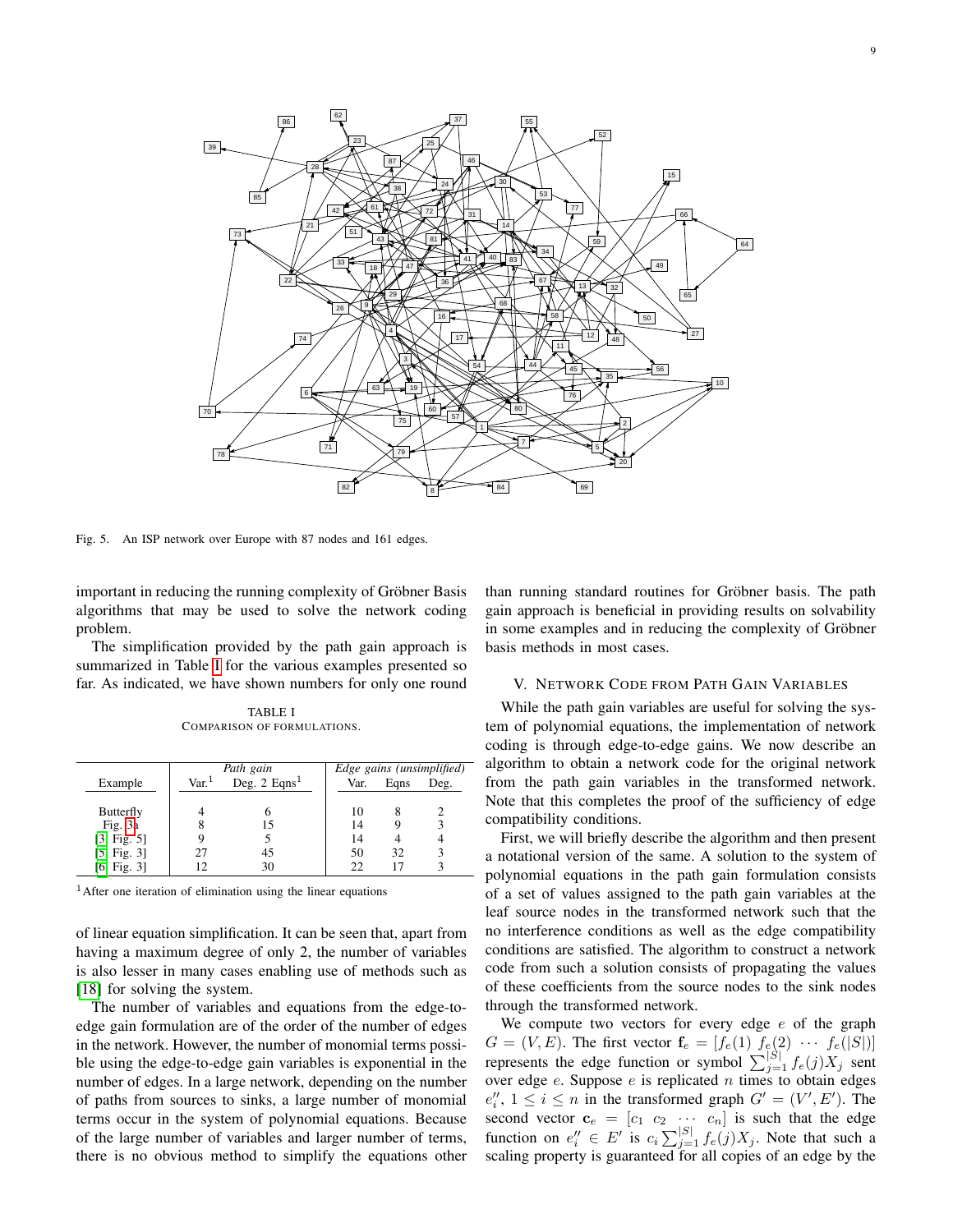compatibility conditions. Once the vectors  $f_e$  are computed for all  $e \in E$ , the network code in G is completely known.

Suppose  $f_{e'}$  and  $c_{e'}$  are known for all the incoming edges  $e' \in I(v)$  for a node  $v \in V$ . The vectors  $f_e$  and  $c_e$  can be computed for the outgoing edges  $e \in O(v)$  as illustrated for a sample case in Fig. [6.](#page-10-1) In the figure, a node  $v \in V$  with  $I(v) = \{e_1, e_2, e_3\}$  and  $O(v) = \{e_4, e_5\}$  is replicated thrice into  $v(1)$ ,  $v(2)$  and  $v(3)$  in G'. The incoming and outgoing links are assumed to be replicated as shown in the transformed network. For instance, the edge  $e_1$  is replicated thrice as  $e_1(1)$ ,  $e_1(2)$  and  $e_1(3)$ . We suppose that there are three source nodes  $S = \{s_1, s_2, s_3\}$ , and  $\mathbf{f}_{e_i} = [\alpha_{i1} \ \alpha_{i2} \ \alpha_{i3}]$ . This results in edge functions  $A_i = \sum_{j=1}^{3} \alpha_{ij} X_j$  for  $i = 1, 2, 3$ . We assume that the scaling vectors  $\mathbf{c}_{e_i}$  are as shown in the figure.

Using the edge functions and scaling factors on the incoming edges, the edge function of the copies of  $e_i$ ,  $i = 1, 2, 3$ are computed first. For instance, the edge function of  $e_2(2)$  is computed as  $b_2A_2$ . Then, the edge function for the outgoing links of  $v(1)$ ,  $v(2)$  and  $v(3)$  in G' are computed by simple addition. As shown in the figure, the symbols sent on  $e_4(1)$ and  $e_4(2)$  will be scalar multiples. We then assign the symbol on  $e_4$  in G to be the symbol on  $e_4(1)$  given by  $\sum_{i=1}^3 a_i A_i =$  $\sum_{j=1}^{3} (\sum_{i=1}^{3} a_i \alpha_{ij}) X_j$  (assumed nonzero). Then,  $\mathbf{f}_{e_4}$  and  $\mathbf{c}_{e_4}$ are assigned suitably.

In this manner, all the nodes are processed in a suitable order to compute the network code for the original graph from the path gains on the transformed graph. We now introduce some notation to describe the algorithm formally.

## *A. Notation*

Consider the given network  $G = (V, E)$  and the equivalent transformed network  $G' = (V', E')$ . Then, for each node  $v \in V$ , let us define the set of network coding coefficients as  $a_{e',e} \ \forall \ e' \in I(v), e \in O(v)$  i.e. if  $x_{e'}$  is the symbol received on the link  $e' \in I(v)$ , the symbol sent on  $e \in O(v)$ is  $\sum_{e' \in I(v)} a_{e',e} x_{e'}.$ 

Nodes and edges get replicated during the transformation from  $G$  to  $G'$ . We define some sets to hold information about the replicated nodes and edges. For  $v \in V$  ( $v \notin S \cup T$ ) and  $e, e' \in E$ , define:

$$
R_v = \{v' \in V' : v' \text{ is a copy of } v\}
$$
  
\n
$$
R_e = \{e'' \in E' : e'' \text{ is a copy of } e\}
$$
  
\n
$$
R_{e',e} = \{e'' \in R_{e'} : \exists e''' \in R_e \text{ so that head}(e'') = \text{tail}(e''')\}
$$

The sets  $R_v$  and  $R_e$  hold nodes and edges in  $G'$  that are copies of v and e, respectively. Two such useful sets are (1)  $R_{\text{head}(e)}$ that contains copies of head(*e*), and (2)  $R_{\text{tail}(e)}$  that contains copies of tail $(e)$ . The set  $R_{e',e}$  contains copies of an edge  $e'$ that connect to a copy of e. Clearly,  $R_{e',e}$  is non-empty only when  $e' \in I(v)$  and  $e \in O(v)$  for some node v.

For each  $e \in I(v)$  in the original graph G, there is a oneto-one correspondence between  $R_e = \{e_1, e_2, \dots, e_{|R_e|}\}\$  and  $R_v = \{v_1, v_2, \cdots, v_{|R_v|}\}\$  given by  $v_i = \text{head}(e_i)$  in the transformed graph G'. Thus, we have the equality  $|R_e| = |R_{head(e)}|$ . This is because the incoming edges are duplicated everytime a node is duplicated. So, for  $e, e' \in I(v)$  (two incoming edges of one node), we will have  $|R_e| = |R_{e'}|$  and the sets  $R_e = \{e_1, e_2, \cdots, e_{|R_e|}\}\$  and  $R_{e'} = \{e'_1, e'_2, \cdots, e'_{|R_{e'}|}\}\$  will be ordered such that  $v_i = \text{head}(e_i) = \text{head}(e'_i)$ .

For each  $e \in O(v)$ , define the set  $R_{v,e} = \{head(e') : e' \in$  $R_e$  to be the subset of  $R_v$  that contains nodes whose outgoing edge is a copy of e in G'. Note that  $|R_{v,e}| = |R_e|$ .

Let the vector  $f_e = [f_e(1) \ f_e(2) \ \cdots \ f_e(|S|)]$  represent the edge function  $\sum_{j=1}^{|S|} f_e(j) X_j$  sent over edge  $e \in E$  in the final linear network code in  $G$ . Since the edge compatibility conditions are satisfied, the edge function on each copy of  $e$ in  $R_e$  will be a scalar multiple of  $f_e$ . For  $e'' \in R_e$ , let the edge function on  $e''$  be  $f_{e''} = c_e(e'')f_e$ . We collect the multiplying factors  $c_e(e'')$ ,  $e'' \in R_e$  into a vector  $\mathbf{c}_e = [c_e(e'') : e'' \in R_e]$ . The correspondence between  $R_e$  and  $R_{\text{head}(e)}$  results in a oneto-one correspondence between elements of the sets  $R_{head(e)}$ and  $\mathbf{c}_e$  given by  $c_e(e'') \leftrightarrow \text{head}(e'')$  for  $e'' \in R_e$ .

We define sub-vectors  $\mathbf{c}_{e',e} = [c_{e'}(e'') : e$  $^{\prime\prime}$   $\in$   $R_{e^{\prime},e}$ collecting the multiplying factors on copies of  $e'$  that connect to copies of e. For a fixed  $e \in O(v)$  and  $e', e'' \in$  $I(v)$  with  $R_{v,e} = \{v_1, v_2, \cdots, v_{|R_{v,e}|}\},$  the sets  $R_{e',e}$  $\{e'_1,e'_2,\cdots,e'_{|R_{e',e}|}\}\$ and  $R_{e'',e} = \{e''_1,e''_2,\cdots,e''_{|R_{e'',e}|}\}\$ will be in one-to-one correspondence and ordered so that head $(e'_i)$  = head $(e''_i)$  =  $v_i$ . So, we have  $|R_{e',e}| = |R_{e'',e}| =$  $|R_{v,e}| = |R_e|$ .

In Fig. [6,](#page-10-1) for instance, we have  $R_{e_1} = \{e_1(1), e_1(2), e_1(3)\},\$  $R_{e_4} = \{e_4(1), e_4(2)\}\$  and  $R_{e_5} = \{e_5(1)\}\$ . Also,  $R_{e_1, e_4} =$  ${e_1(1), e_1(2)}$  and  $R_{e_1,e_5} = {e_1(3)}$ . Similarily,  $R_{e_2,e_4}$  =  ${e_2(1), e_2(2)}$  and  $R_{e_2,e_5} = {e_2(3)}$ . The scaling vector  $c_{e_1} = [a_1 \ b_1 \ c_1]$  with  $c_{e_1,e_4} = [a_1 \ b_1]$  and  $c_{e_1,e_5} = [c_1]$ . Similarily,  $c_{e_2} = [a_2 \ b_2 \ c_2]$  with  $c_{e_2,e_4} = [a_2 \ b_2]$  and  $c_{e_2,e_5} = [c_2]$ . Note that all one-to-one correspondences are being preserved in the ordering of coordinates in the scaling vectors.

*Flow matrices at a vertex:* For a vertex v, incoming edge  $e' \in I(v)$  and outgoing edge  $e \in O(v)$ , a rank-one flow matrix  $F_{e',e}$  is defined as  $F_{e',e} = \mathbf{c}_{e',e}^T \mathbf{f}_{e'}$ . The matrix  $F_{e',e}$  is of dimension  $|R_{e',e}| \times |S|$ , and the  $(i, j)$ -th element  $F_{e',e}(i, j)$  =  $c_{e'}(e''_i) f_{e'}(j)$  (letting  $R_{e',e} = \{e''_1, e''_2, \cdots, e''_{|R_{e',e}|}\}\)$  is the coding coefficient of the  $j$ -th source symbol flowing in the *i*-th copy of edge  $e'$  in  $R_{e',e}$ . We readily see that each row of  $F_{e',e}$  is the coding vector in a copy of edge  $e'$  in  $G'$ .

In Fig. [6,](#page-10-1) for instance, we have  $F_{e_1,e_4} = \begin{bmatrix} a_1 \\ b_1 \end{bmatrix}$  $b_1$  $\Big] [A_1] =$  $\lceil a_1 \rceil$  $b_1$  $\left[ \alpha_{11} \alpha_{12} \alpha_{13} \right]$  and  $F_{e_1,e_5} = [c_1][\alpha_{11} \alpha_{12} \alpha_{13}]$ . In terms

of path gain variables,  $F_{e',e}(i,j)$  is equal to the sum of the path gain variables for all paths starting from (some copy of) the j-th source and using the *i*-th copy of edge  $e'$  in  $R_{e',e}$ .

Let  $I(v) = \{e_1, e_2, \dots, e_d\}$ . For  $e \in O(v)$ , let  $|R_{e_k,e}| =$  $|R_e| = D$  (for all k), and let  $R_{e_k, e} = \{e'_{k1}, e'_{k2}, \cdots, e'_{kD}\}$  with head $(e'_{kl}) = v'_{l} \in R_{v,e}$  independent of k. The l-th row of the flow matrix  $F_{e_k,e}$  contains the flow in the edge  $e'_{kl}$  incident on the node  $v'_l$  for  $1 \leq k \leq |S|$ . Therefore, the sum  $F_e$  =  $\sum_{k=1}^{d} F_{e_k,e}$  is a  $D \times |S|$  matrix whose *l*-th row is equal to the sum of all incoming flows into node  $v'_l$ . By flow conservation, the outgoing flow on the single outgoing edge from node  $v_l$ is equal to the *l*-th row of  $F_e$  for  $1 \le l \le D = |R_e|$ . So, the rows of  $F_e$  contain the flows in the  $D$  copies of the edge  $e$ in  $G'$ , and the edge compatibility condition ensures that the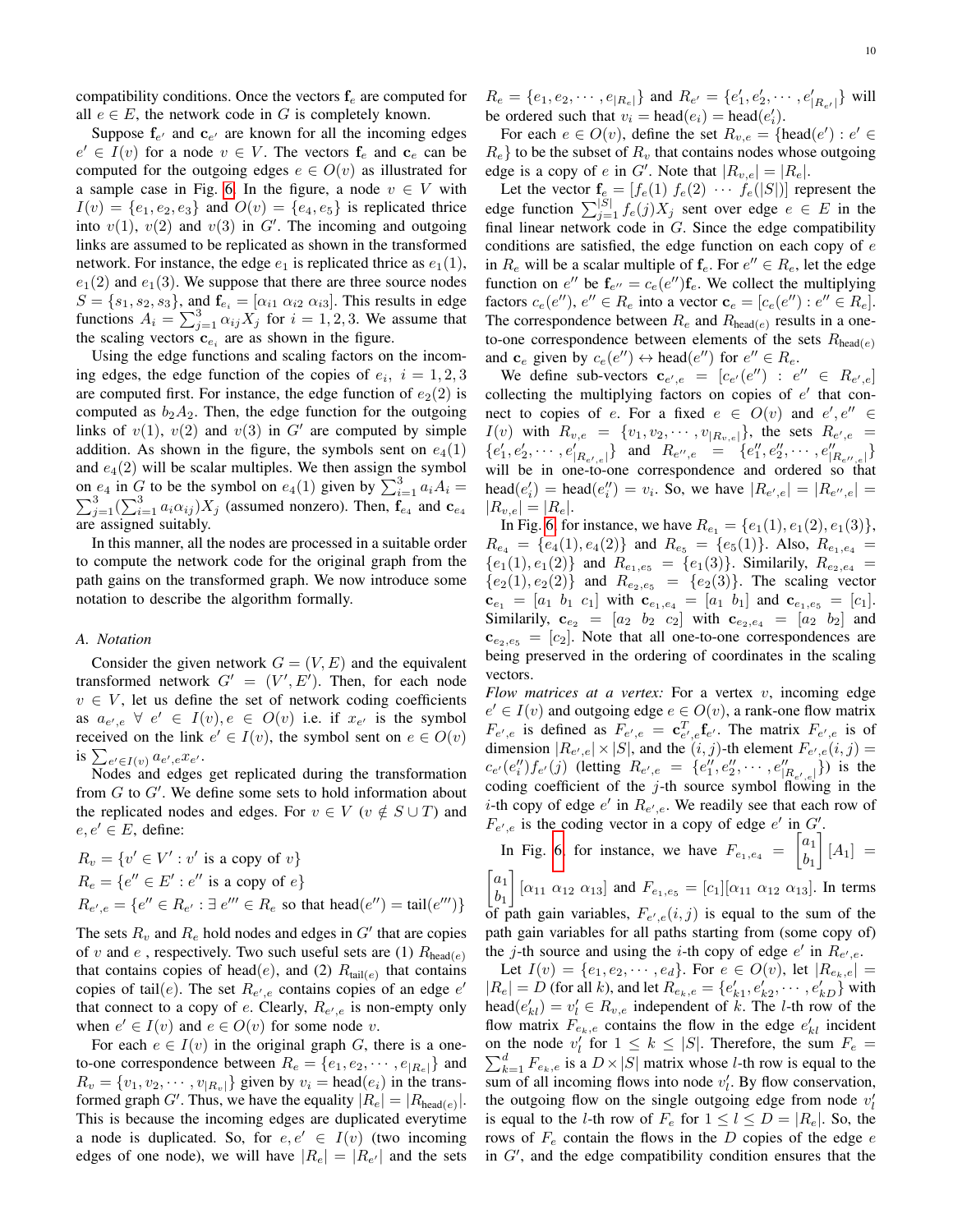

<span id="page-10-1"></span>Fig. 6. Determining the vectors f and c for outgoing links.

matrix  $F_e$  is a rank-one matrix.

# *B. The Algorithm*

The vectors  $f_e$  and  $c_e$  are initialized for an outgoing link  $e$  from the source node as follows. For the  $i$ -th source node  $s_i \in S$  and  $e \in O(s_i)$ ,  $\mathbf{f}_e = [0^{i-1} \; 1 \; 0^{|S|-i}]$ . For  $e'' \in R_e$ , the coordinate  $c_e(e'')$  of  $\mathbf{c}_e$  is equal to the value of the scaling variable at the source leaf node tail $(e'') \in R_{s_i}$ .

*Algorithm 3:* Deriving the Network Code

*Input*: A directed acyclic network  $G = (V, E)$ , an equivalent transformed network  $G' = (V', E')$ , a topological ordering of nodes  $P$  (from Algorithm [1\)](#page-3-0) and a solution to the derived system of polynomial equations.

For each node,  $v$  in the reverse topological ordering,  $P'$ , of *P*, if  $v \notin S \cup T$ , do

- 1) Get  $f_{e'}, c_{e'}$  from tail $(e') \forall e' \in I(v)$ .
- 2) For each edge  $e \in O(v)$ 
	- a) Get  $\mathbf{c}_{e',e}$  from  $\mathbf{c}_{e'}$  as defined above  $\forall e' \in I(v)$ .
	- b)  $F_{e',e} \leftarrow \mathbf{c}_{e',e}^T \mathbf{f}_{e'} \ \forall \ e' \in I(v).$
	- c)  $F_e \leftarrow \sum_{e' \in I(v)} F_{e',e}$ , is a matrix such that each row corresponds to the symbol flowing through a copy of edge  $e$  in  $G'$ .
	- d)  $f_e \leftarrow$  any non-zero row (say, i) of  $F_e$ , or the zero row if  $F_e$  is the zero matrix. This is the symbol that will actually flow through  $e$  in  $G$ .
	- e)  $a_{e',e} \leftarrow \mathbf{c}_{e',e}(i) \ \forall \ e' \in I(v)$ , where i is the row selected in the previous step. This is the set of network coding coefficients of node  $v$  corresponding to output link e.
	- f)  $\mathbf{c}_e(j) \leftarrow (j^{th} \text{ row of } F_e)/\mathbf{f}_e$  or 0 if  $\mathbf{f}_e = \mathbf{0} \ \forall \ j =$  $1, \ldots, |\mathbf{c}_e|.$

The decoding coefficients at a sink node  $t_i$  are given by the set  $\{c_e; e \in I(t_i)\}\$ . Note that all the matrices in this set have only one element since there is only one copy of each sink node (and and all its input links) in  $G'$ .

*Output*: The set of all network coding coefficients,  $a_{e',e}$ , for the given network.

In the above algorithm, nodes are travered in the reverse of the topological order obtained from Algorithm [1.](#page-3-0) At a node  $v$ , the vectors  $f_e$  and  $c_e$  are computed for  $e \in O(v)$  using  $f_{e'}$  and  $c_{e'}$  for  $e' \in I(v)$ . The reverse topological order ensures that  $f_{e'}$  and  $c_{e'}$  are known for  $e' \in I(v)$  before node v is visited.

# *C. An Example*

<span id="page-10-0"></span>We will now present an example of this algorithm applied to a sample solution for the modified butterfly network (Fig. [2\)](#page-4-1). Consider the following solution for the system over  $GF(4) =$  $\{0, 1, \alpha, \alpha^2\}, \alpha^2 = 1 + \alpha.$ 

$$
a_1 = a_5 = b_2 = b_6 = 1
$$
  

$$
a_2 = a_6 = b_1 = b_5 = 0
$$
  

$$
a_3 = a_4 = \alpha, \ b_3 = b_4 = \alpha^2
$$

One reverse topological order of edges is  $1-2-3-4-5 6 - 7 - 8 - 9 - 10$ . Nodes 1,2 are source nodes. So, we have  $f_{e_1} = f_{e_4} = [1 \ 0], f_{e_2} = f_{e_5} = [0 \ 1]$  and from the solution above, we have  $\mathbf{c}_{e_1} = [0 \alpha 1 0], \mathbf{c}_{e_4} = [1 \alpha], \mathbf{c}_{e_2} = [0 1 \alpha^2 0],$  ${\bf c}_{e_5} = [\alpha^2 \; 1].$ 

Then, beginning with the iteration for the non-source nonsink nodes as described in the algorithm above, we will first process node 3 - we know  $f_e, c_e$  for both its input links,  $e_1, e_2$ . There are 4 copies of this node as shown in Fig. [2b](#page-4-1) and all 4 copies have copies of edge  $e_3$  as their only output links. Hence,  ${\bf c}_{e_1,e_3} = {\bf c}_{e_1}$  and  ${\bf c}_{e_2,e_3} = {\bf c}_{e_2}$ . After computing  $F_{e_1,e_3}$ ,  $F_{e_2,e_3}$ , we arrive at:

$$
F_{e_3}=\left(\begin{array}{cccc} 0 & \alpha & 1 & 0 \\ 0 & 1 & \alpha^2 & 0 \end{array}\right)^T
$$

Now, let  $f_{e_3} = [\alpha 1]$ , the second row of  $F_{e_3}$ . Hence, we have  $a_{e_1,e_3} = \alpha, a_{e_2,e_3} = 1$ , the network coding coefficients at node 3. Also,  $\mathbf{c}_{e_3} = [0 \ 1 \ \alpha^2 \ 0].$ 

Next, we will move to node 4 which has two output links,  $e_6, e_7$ . Hence, we have  $\mathbf{c}_{e_3,e_6} = [0 \; 1], \mathbf{c}_{e_3,e_7} = [\alpha^2 \; 0].$  We can then compute  $F_{e_3,e_6}, F_{e_3,e_7}$  and then arrive at:

$$
F_{e_6} = \left(\begin{array}{cc} 0 & 0 \\ \alpha & 1 \end{array}\right), \ \ F_{e_7} = \left(\begin{array}{cc} 1 & \alpha^2 \\ 0 & 0 \end{array}\right)
$$